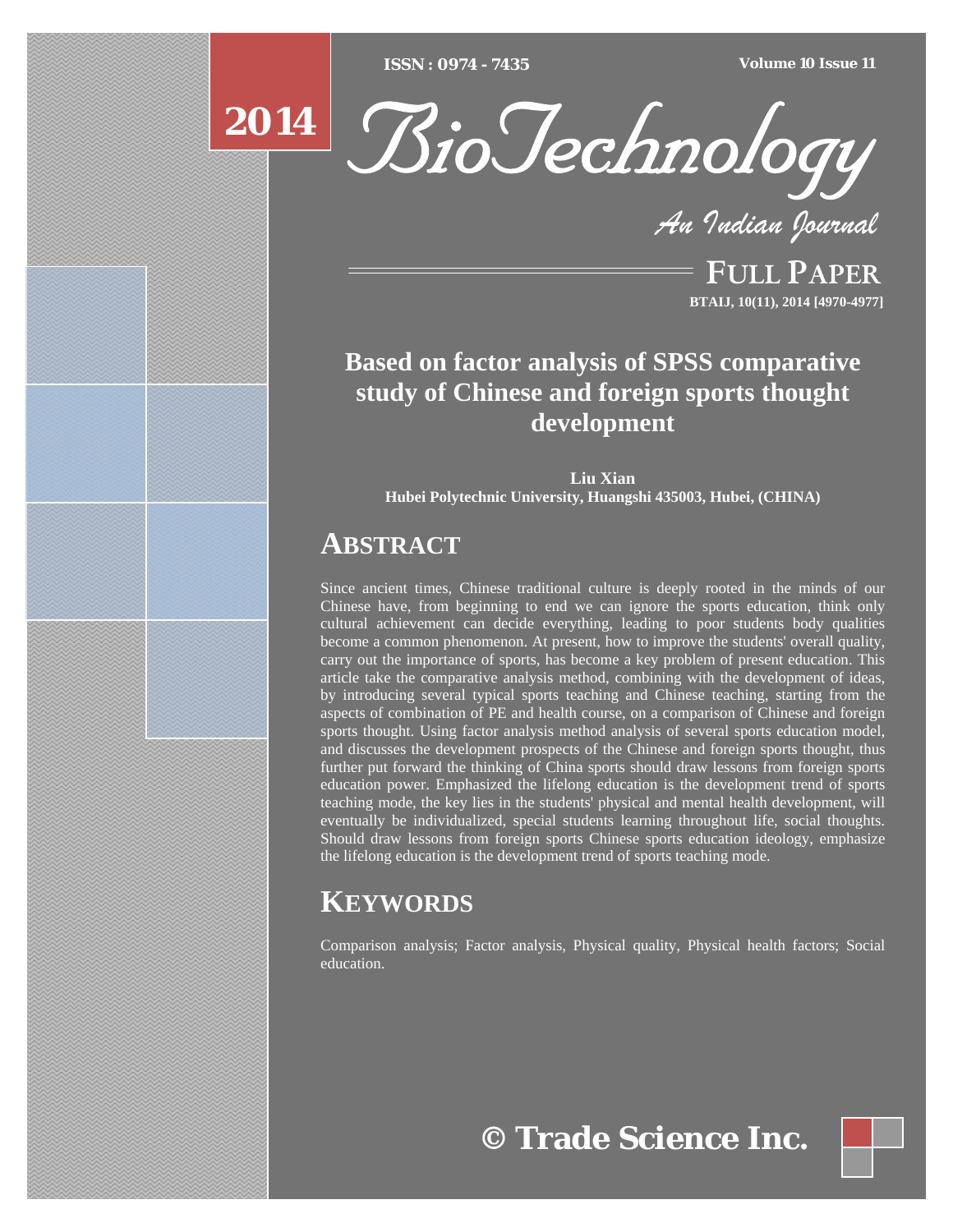#### **INTRODUCTION**

 With the continuously rapid development of national economy, people's quality of life improved significantly, the demand for spiritual culture is more and more big, the sports service industry has become a national economic progress indispensable industry. At present, people on the sports consumption has already become the key of the people daily life consumption, even so, in China the status of sports concepts in people's mind is still not optimistic. Therefore, in this paper, by comparing the Chinese and foreign sports thought, analysis of China's sports thought condition, and make strategic research development in the future.

 Physical education thought as the theoretical foundation of the physical education teaching theory, traced back to Confucius's "six arts", Lao tze of the daodejing, etc. After the revolution, "the may fourth new culture movement", etc., after the reform and opening period, since sports teaching theory has gradually become an independent subject. However, due to the relatively weak sports discipline research, the subject orientation of physical education teaching theory, study the basic category and the object of study in a certain period of time will also become a research focus. Rapid development in addition, Chinese school sports, school sports is facing new difficulties and problems, necessarily promote people to the previous research methods, the research category for new thoughts.

 The world of international economic dominance of the knowledge economy, therefore, all countries in the world in their own education, adjust and reform to cultivate more talent available to satisfy the needs of the era of knowledge economy and social development. In this paper, through the horizontal and vertical analysis, combined with the development of the idea, on a comparison of Chinese and foreign sports thought. Using factor analysis method, as to provide theoretical basis for Chinese and foreign comparative study sports thought.

## **MODEL BUILDING**

 Throughout the development history of Chinese and foreign sports, the ideologies of physical mainly show the physic development trend, and carries on innovate the nature, function and teaching mode with the development of economic and culture, as shown in Figure 1.



**Figure 1 : The development of Chinese Sports** 

# **Foreign thought and development of Physical Education Teaching**

 Unlike Chinese physical education, foreign physical education pays more attention to the thought that physical education can power the country, and it has occupied an important position in the minds of foreigners. They take sport as an indispensable part of daily life. In their spare time, exercise has been used as entertainment; it can also improve the qualities of health and life, which is also thought as an important way to strengthen the health of body and mind, as shown in Figure 2.

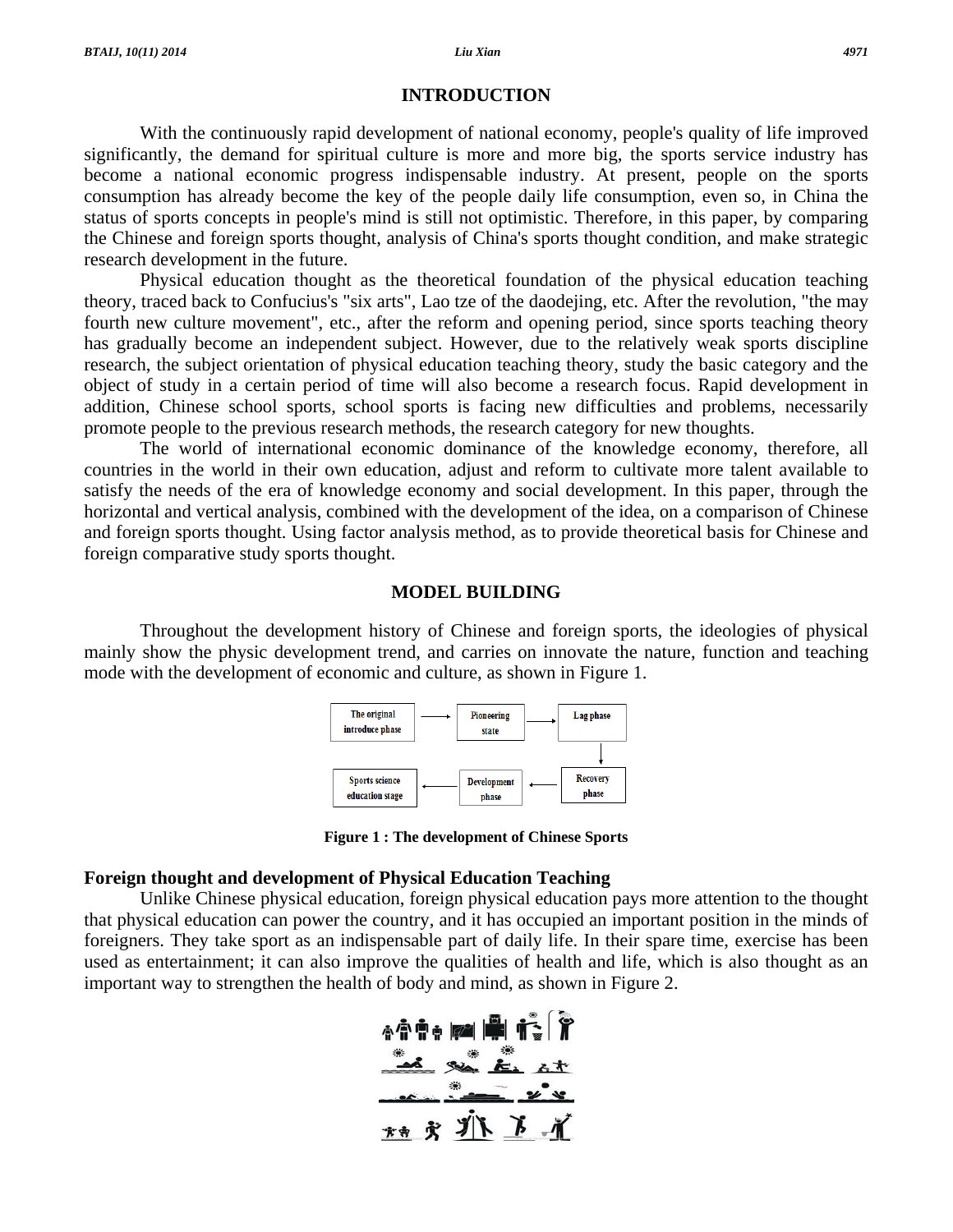# **Figure 2 : A variety of physical exercise The characteristics of physical education teaching reform in foreign countries**

 Physical education is the key to school education, and it is also the foundation of the building of Chinese sports, which is the priority among priorities of a country changing into a world sports power. With the popularization of sports educational reform, the reform mainly shows that the main common trend and the common characteristics:

 In the organization of the teaching material and the choice of teaching content, we are asked to pay more and more attention to the sports culture contained in the sport without neglecting the basic requirements of physical value of sports. And through the use of cultural factors in sports to promote the formation of people's moral issue, socialization and personality development, we reorganize and process the teaching materials; in the organization of teaching, we emphasize the importance of interaction between students, like the help and learn from each other, and we pay attention to the sports teaching and the students' life as well as the extracurricular activities. Furthermore we highlight the interactions between students. In addition, the diversity of teaching forms help to promote the cultivation of students' thinking ability. As a result, the tendency of humanistic and sports natural sports will be once again formed by new social conditions and environment.

 The first half of the twentieth Century, American generalist education thinker Hutchins saw that (the general sports in the early date was also known as ordinary sports), a series of educational puzzle had aroused with a rapid development of industrial civilization in the America, and re- summarized that the liberal education was defined as the higher and deeper study which was "specializing in mold for general education and basic education". It is an important characteristic guiding ideology of higher education and the general physical education thought has also been given a new meaning, as shown in Figure 3.



**Figure 3 : Comparison of various sports thought** 

 According to the various similar characteristics of the high development period of US and EU industrial civilization and on the reference of the need of college sports development in contemporary China and twenty-first Century, we can get a conclusion that in various sports thought, all-round development of sports is the basis, successful sports and happy sports are the two wings, scientific sports are the standard and the power source, and the general sports is the top ridge.

## **Development and shortage of domestic sports**

 The contemporary society is a society in which the sustainable economic develops soon and the reform of higher education deepens rapidly, and the enrollment of college expands largely. At present, Chinese sports have to learn from foreign sports education idea and inherit the outstanding composition of Chinese physical education, and thus build up the new construction of the teaching idea. With the continuous development of scientific outlook on development, the identity of sports humanistic spirit will become the significant mark of large changing stride across the century and the Chinese sports thought will join into the world of sports.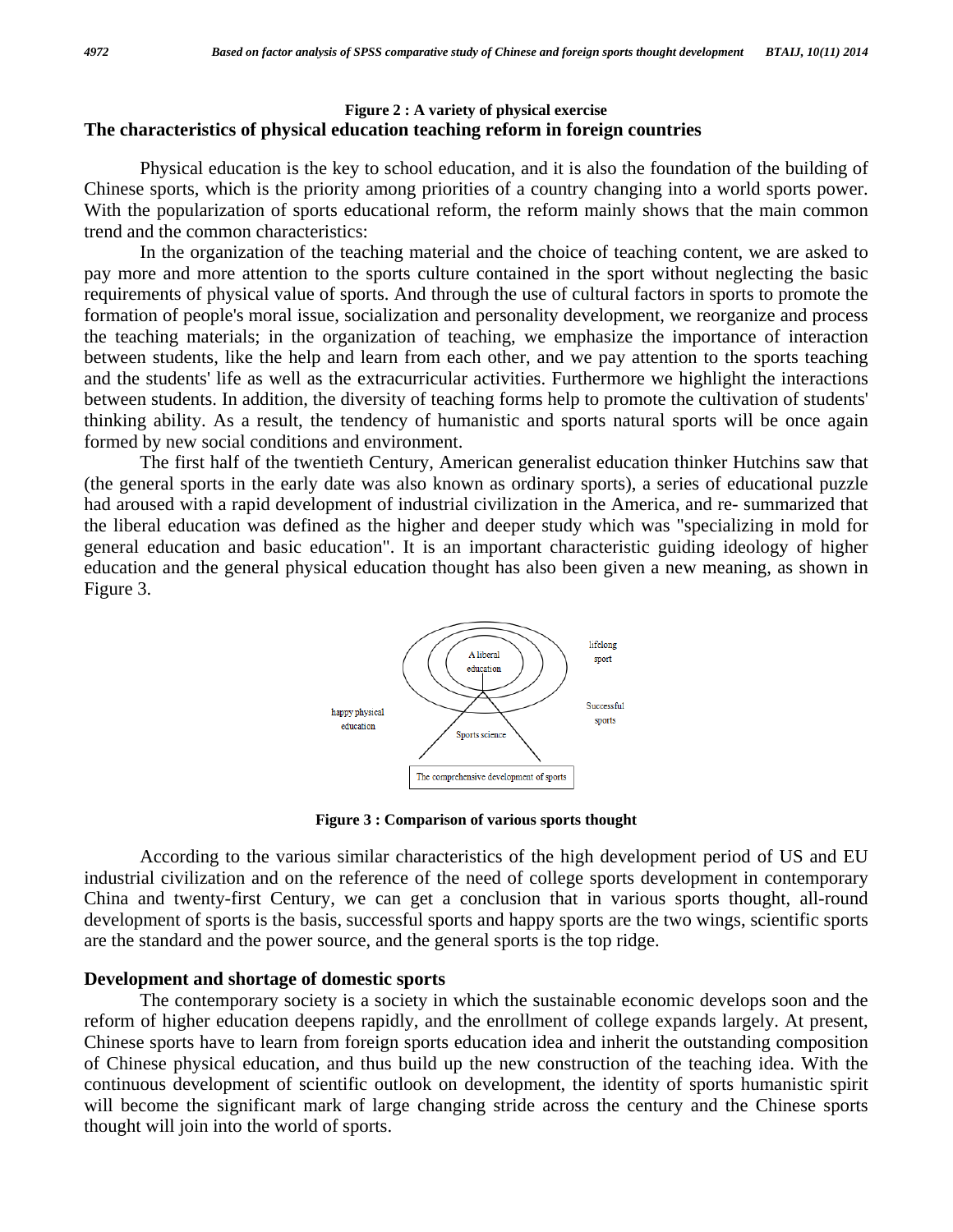Today's social development presents some basic features, like the sustainable economic development, investment in intangible assets and the network of information transmission, lifelong education and leisure of life, which put forward new requirements of the principles and approaches of the reform and development of education, the school personnel training, and how to adapt to the future social development and social needs. These new urgent problems which are really needed to be solved also are faced by our school sports now. At present, Chinese school sports mainly present the unstable theory foundation and the lack of their own characteristics.

#### **Small proportion of sports discipline**

 At present, Chinese education mainly focuses on the culture and education. Physical education occupies a small proportion in the semester of their lessons, and the figure below is the comparison of sports class in university school semester.



**Figure 4 : A comparison of college physical education class** 

 From Figure 4, we can analyze that the sports teaching is not taken as a key goal of education in today's Chinese primary and secondary school. Physical education is not formed a certain concept and has not received due attention in teachers', especially students' minds.

 Therefore, the school sports curriculum must do some developing adjustments and combine the happy sports and lifelong sports ideology minds in the classroom. We should not only respect the subject status of students, but also pay attention to stimulate students' independence and sense of innovation so as to form their ambitions and habits of lifelong practicing sports.

## **The abstract subject goal of sports**

 According to the survey, most PE target content are very abstract and broad in Chinese primary and secondary school, and it basically is: to master the basic knowledge of sports, health, hygiene, simple sports project, to enable students to develop the habit of physical exercise and enhance physical and mental health, to help to enhance physical fitness, and to strengthen the sense of discipline as well. What is more, it teaches the students to be youthful, positive and optimistic. No explicit provisions should grasp the sports and the master degree.



**Figure 5 : Physical map effect on students' physique** 

 Figure 5 is the degree of the influence of sports on the physical fitness of students made by some scholars; they believe that the influence of sports on students is<sup> $1/3$ </sup>. Thus, we can see the quite large effect of sports on students' physical quality.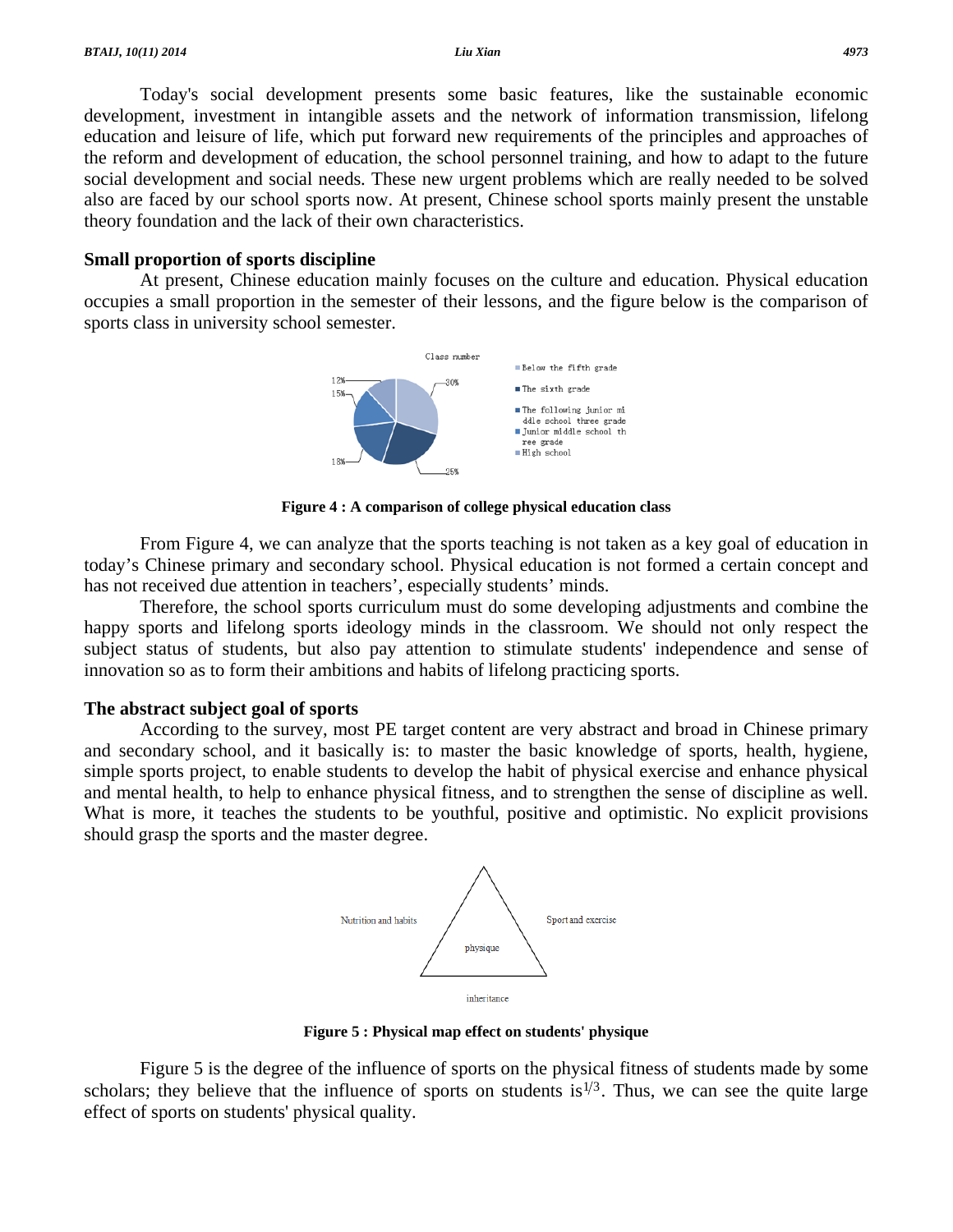## **The singleness of the opening sports project**

 The school sport is the key step to construct China into a sports power country in the world, as it is, it is the basis of national sport. At present, the sports project that has opened in Chinese primary and secondary schools are mainly football, volleyball, basketball, table tennis, badminton, handball, golf, hurdles, running, javelin, long jump, high jump, springboard, equestrian, bicycle, martial arts, sailing, fencing, judo, leather craft, shooting, archery, walking sword, lifting weights, swimming, tennis, and wrestling. However, in most areas the sports opened in Chinese's colleges and universities is still the traditional project. The ideology of diversification of sports is not fully put into the physical education in college. The Figure below is the number of opening college major sports.



**Figure 6 : Sports offered species percentage**

# **PROSPECTS FOR THE DEVELOPMENT OF DOMESTIC SPORTS EDUCATION BASED ON FACTOR ANALYSIS MODEL**

 The basic idea of factor analysis method is taking many primitive variables into a few hypothetical variables on the relative study of various variables, so that these variables will have a strong conviction. The general model of factor analysis is:

$$
\begin{cases}\nX_1 = a_{11}f_1 + a_{12}f_2 \cdots + a_{1m}f_m + e_1 \\
X_2 = a_{21}f_1 + a_{22}f_2 \cdots + a_{2m}f_m + e_2 \\
\vdots \\
X_k = a_{k1}f_1 + a_{k2}f_2 \cdots + a_{km}f_m + e_k\n\end{cases}
$$

In the formula  $e_1$  is specific factor and it only works on the corresponding  $X_i$ .  $f_1$  is a common factor. They are two-two orthogonal.  $a_{11}$ , correlation coefficient, is the load variables of the i of several variables to the j factor which is also the load of the public factor. The smaller the load is, the weaker the relationship between i variables and the j factor is. On the contrary, the larger the load factor is, the stronger relationship between i variables and the j factor is. Special factors are the residuals between the measured variables and estimated value, as it is, it is the variables part of the common factor that cannot be explained.

#### **Initial data**

 The variables in the model are the teaching model of sports skills (No. 1), happy sports mode (No. 2), the success of physical model (No. 3), and lifelong sports mode (No. 4). In the percentage of national primary and secondary school education investment, the development of random variables are the development of sports service industry this year, and the data is from the Bureau of Statistics Statistical Yearbook, as shown in TABLE 1.

#### **TABLE 1 : Different education mode of Physical Education**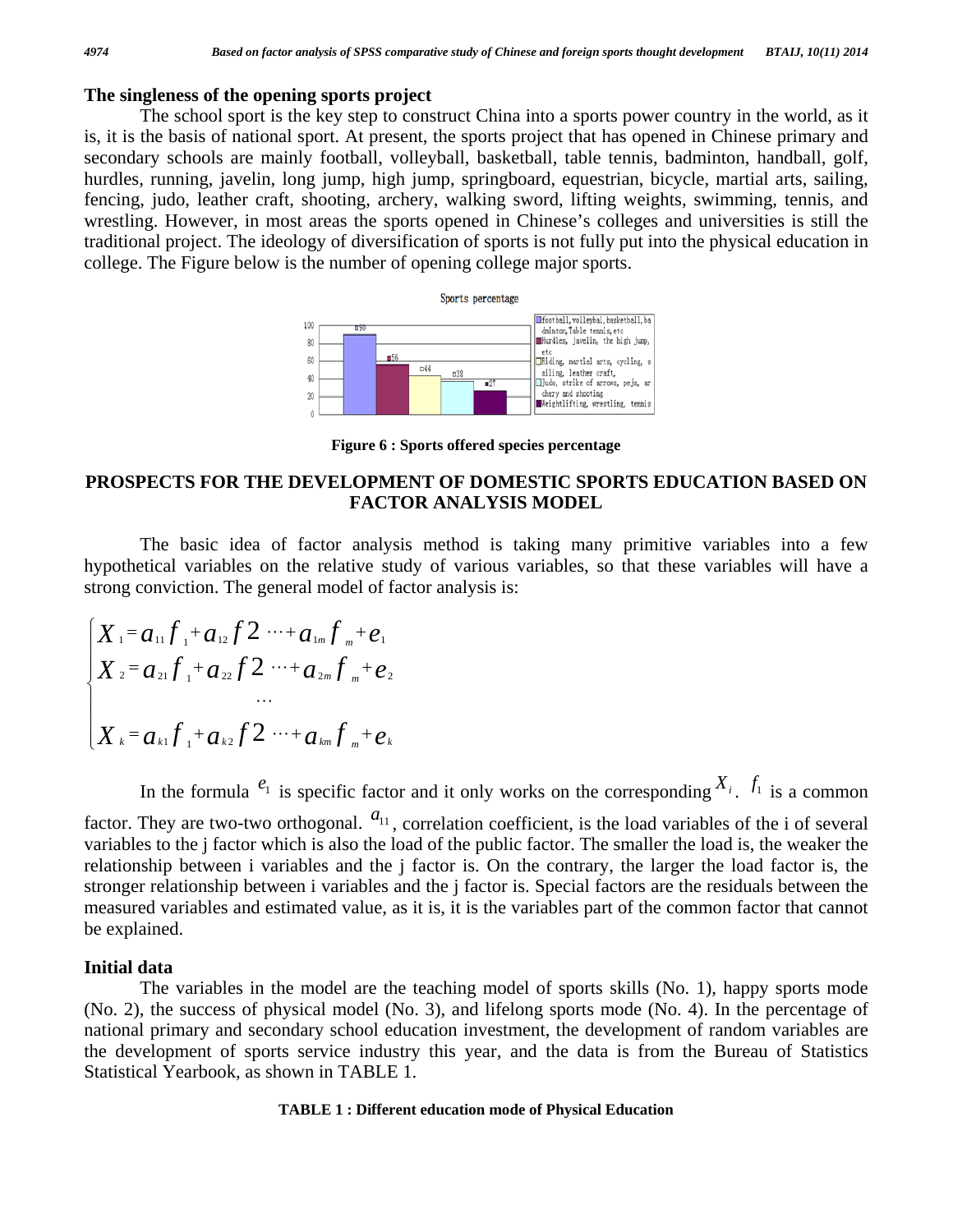| <b>Education mode</b>                 | <b>Physical education</b><br>investment | class number of Physical<br>education | the type of sports<br>class |
|---------------------------------------|-----------------------------------------|---------------------------------------|-----------------------------|
| The teaching model of sport<br>skills | 2.46%                                   | 20                                    | 10                          |
| Happy teaching mode                   | 2.52%                                   | 24                                    | 15                          |
| The success of the teaching<br>mode   | 2.89%                                   | 28                                    | 18                          |
| Lifelong teaching mode                | 3.18%                                   | 36                                    |                             |

## **Model building**

 We get the conclusion that the highest score has influence on physical education teaching by comparing the comprehensive scores of the 4 kinds of teaching models through factor analysis. So we find out the mode of developing sports teaching that should be taken in the coming period of time in China.

# **The correlation test index**

 The basic premise of factor analysis is a certain correlation between each factor index. The data are analyzed by the SPSS software, and we obtain the following TABLE 2. It can be seen from the table below that there is a strong correlation between the indexes above. We need to analyze them again through factor analysis on the above index to reduce and avoid the index between the correlations among them, so as to minimize the impact on the experimental results.

| <b>TABLE 2 : Factor correlation matrix</b> |  |
|--------------------------------------------|--|
|--------------------------------------------|--|

| <b>Correlation matrix</b> |                                                |                                         |                                       |                             |  |
|---------------------------|------------------------------------------------|-----------------------------------------|---------------------------------------|-----------------------------|--|
|                           |                                                | <b>Physical education</b><br>investment | class number of Physical<br>education | the type of sports<br>class |  |
|                           | Physical education investment 1.000            |                                         | .743                                  | .555                        |  |
|                           | Relevant class number of Physical<br>education | .743                                    | 1.000                                 | .921                        |  |
|                           | the type of sports class                       | .555                                    | .921                                  | 1.000                       |  |

# **The analysis of public factor**

 The load factor is the correlation coefficient between the public factor and indicator variables. When the load is the greater, it illustrates the relationship between indexes and factors are more closely. In determining the number of common factors, first we should select the same number of initial variables of the number of factors, and then calculate the total variance so that we get the results shown in the table below. The value of initial features which is more than 1 is the public factor. As is shown in table below, there is only one that meets the condition: the contribution rate of cumulative variance is 87.794%, which covers the majority of variable information. Therefore, we should select the first factor as a common factor.

| The explanation of total variance |                    |            |            |                                      |            |            |
|-----------------------------------|--------------------|------------|------------|--------------------------------------|------------|------------|
|                                   | Initial eigenvalue |            |            | <b>Extraction of square and load</b> |            |            |
| element                           | summation          | Variance % | cumulate % | summation                            | Variance % | cumulate % |
|                                   | 4.390              | 87.794     | 87.794     | 4.390                                | 87.794     | 87.794     |
| 2                                 | .545               | 10.903     | 98.697     |                                      |            |            |
| 3                                 | .065               | 1.303      | 100.000    |                                      |            |            |

**TABLE 3 : Factor analysis of variance tables**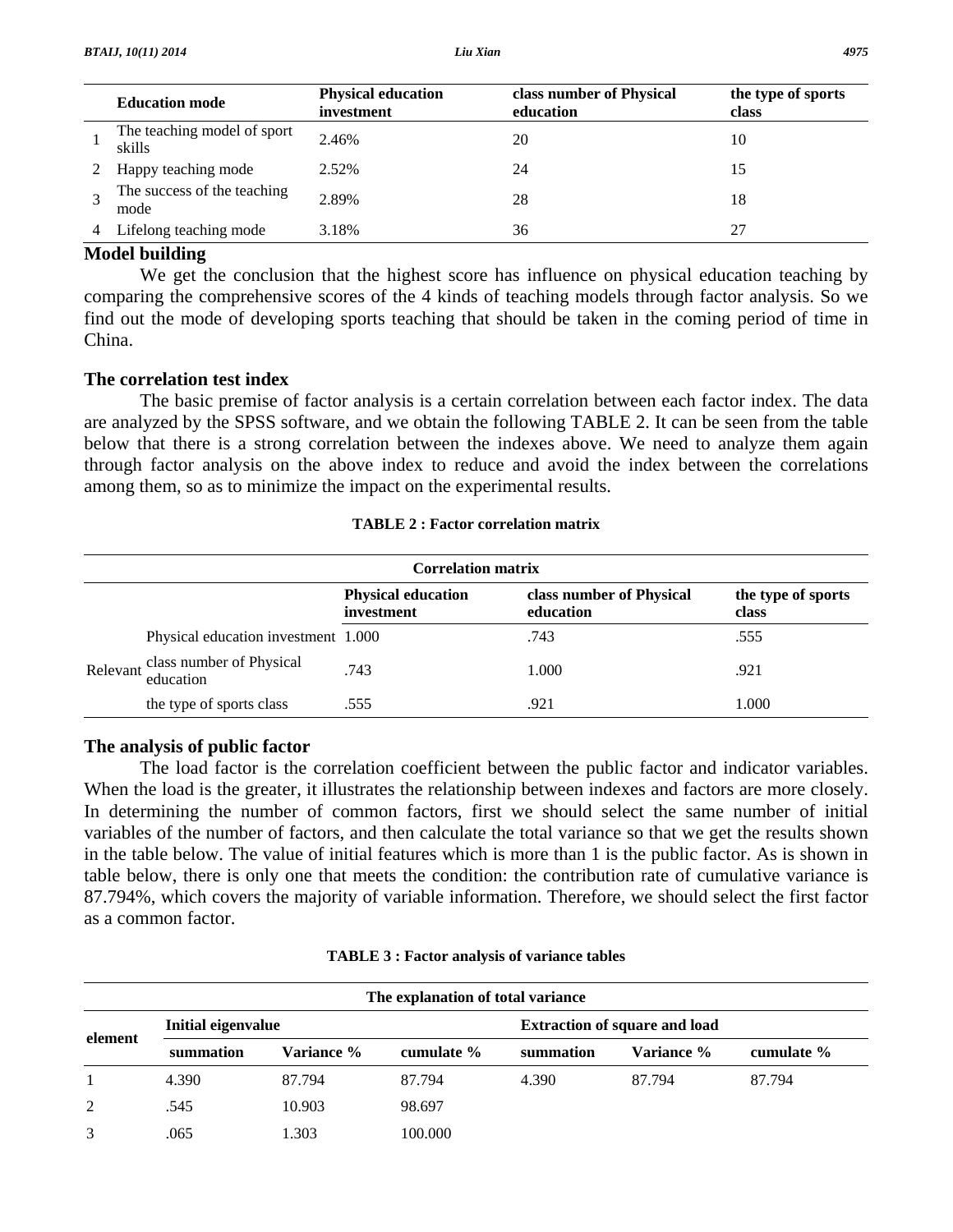| The explanation of total variance |                    |                                                  |            |                                      |            |            |
|-----------------------------------|--------------------|--------------------------------------------------|------------|--------------------------------------|------------|------------|
|                                   | Initial eigenvalue |                                                  |            | <b>Extraction of square and load</b> |            |            |
| element                           | summation          | Variance %                                       | cumulate % | summation                            | Variance % | cumulate % |
|                                   | 4.390              | 87.794                                           | 87.794     | 4.390                                | 87.794     | 87.794     |
| 2                                 | .545               | 10.903                                           | 98.697     |                                      |            |            |
| 3                                 | .065               | 1.303                                            | 100.000    |                                      |            |            |
|                                   |                    | Extraction method: principal component analysis. |            |                                      |            |            |

And through the TABLE 3 we know the function of index variables of extraction of principal component is:

 $y = 0.172 \cdot x_1 + 0.223 \cdot x_2 + 0.219 \cdot x_3$ 

Thus, we get a comprehensive evaluation model of the further principal component:  $\sim 0.8794$  $Z = \frac{4.390 \times y}{9.258 \times y}$ The following TABLE 4 is the calculation of comprehensive scores.

#### **TABLE 4 : The comprehensive score of several education modes**

|                                      | <b>Factor score</b> | <b>Comprehensive score</b> |
|--------------------------------------|---------------------|----------------------------|
| <b>Education mode</b>                |                     |                            |
| Physical model of educational skills | 3405.6              | 1.702928                   |
| Happy teaching mode                  | 2512.6              | 1.256379                   |
| The success of the teaching mode     | 1154.0              | 0.577063                   |
| Lifelong teaching mode               | 5193.4              | 2.596885                   |

 Through the analysis in the TABLE 4, the model of lifelong education gets the highest scores. It is the most influential one comparing with other education mode and it becomes tendency of Chinese sports education development in the future.

#### **CONCLUSION**

 Firstly, this paper analyzes the physical education transversally and evaluates the influence the physical education of through the comprehensive score of lifelong education model quantitatively. We carry on the comprehensive evaluation from the number of sports physical education investment, the time of sports class, and the number opening class so as to find out that lifelong education mode is the tendency of development of physical education in China.

 Chinese thought of sports is influenced by foreign thought a lot, and great changes have taken place in social economic and political status in China today. We should learn some beneficial part of foreign physical education ideas from the developed countries, and combine them with the Chinese physical education ideology to put forward the key physical education which lies in the students' healthy development. And then we bring individualization and special socialization into students' study life eventually. In this paper, we draw the conclusion by using the methods of comparative analysis and factor analysis throughout the development in the Chinese and foreign sports thought. We think Chinese physical education should focus on the lifelong physical education, combining with the social function, psychological function, to start the feasibility study for the future prospects of the Chinese college physical education.